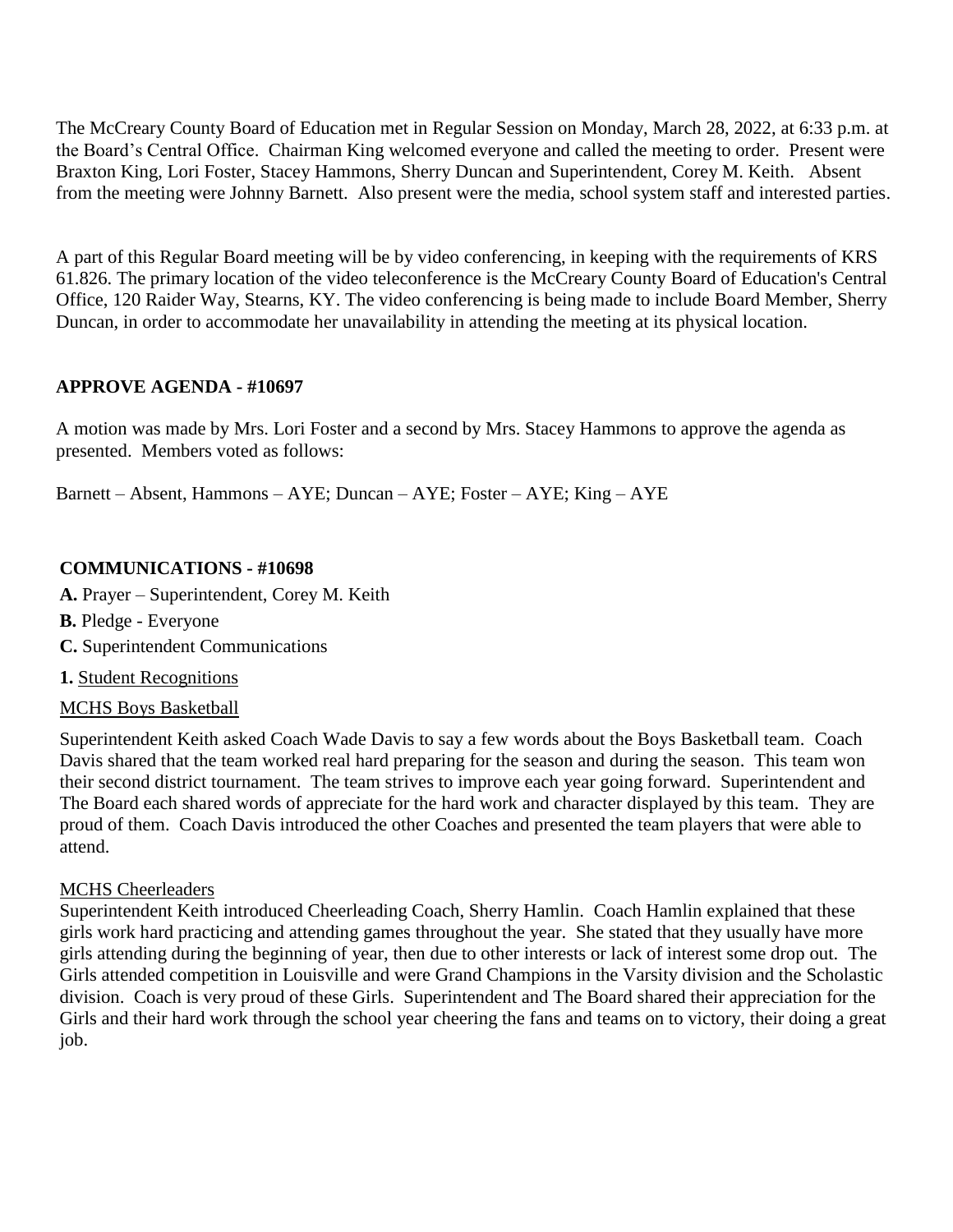# **2.** Judge Prewitt

Superintendent Keith introduced Judge Cathy Prewitt. Judge Prewitt shared that due to COVID the Drug Court Program didn't happen and that now they are meeting via Zoom meetings. She is hoping that by August things will be back to normal. She has three things to share with the Board:

1) Drug Court - she would like for this to start back again. This helps with drug screenings, counseling and substance abuse. This program has been very helpful in the past and is needed for the future.

2) Truancy Program at MCMS - Judge Prewitt explained that the truancy program worked really well for middle school and younger students. This program didn't do well at the high school level. She explained how the program worked in the past and would like to start again with the middle school starting next school year. 3) Bethany's Hope - Judge Prewitt explained about this suicide prevention program. She explained how this program started and why it is important to her. She asked the Board if they were interested in this program to be presented as a special speaker at a special time.

### **3.** Financial Update

Superintendent Keith presented the financial report for February 2022.

**D.** Superintendent's Report on Personnel/Employment Authorization

#### **ENTER INTO EXECUTIVE/CLOSED SESSION PURSUANT TO KRS 61.810(1)(c) - to discuss pending litigation in Cynthia Moore, et.al. v. Board of Education of McCreary County, Kentucky, et al., McCreary Circuit Court, Civil Action No. 15-CI-00168 - #10699**

A motion was made by Ms. Sherry Duncan and a second by Mrs. Lori Foster to enter into executive session pursuant to KRS 61.810(1)(c) – pending litigation in Cynthia Moore, et al., v. Board of Education of McCreary County, Kentucky, et al., McCreary Circuit Court, Civil Action No. 15-CI-00168 at 7:00 p.m. Members voted as follows:

Hammons – AYE; Duncan – AYE; Foster – AYE; King – AYE; Barnett - Absent

# **RETURN TO OPEN SESSION - #10700**

A motion was made by Mrs. Lori Foster and a second by Mrs. Stacey Hammons to return to Open Session at 7:48 p.m. Members voted as follows:

Duncan – AYE; Foster – AYE; King – AYE; Barnett – Absent; Hammons - AYE

Chairman King stated there was no action taken in Closed Session.

# **APPROVE ACTIONS BY CONSENT - #10701**

A motion was made by Ms. Sherry Duncan and a second by Mrs. Lori Foster to approve the actions by consent as presented. Members voted as follows:

Foster – AYE; King – AYE; Barnett – Absent; Hammons – AYE; Duncan - AYE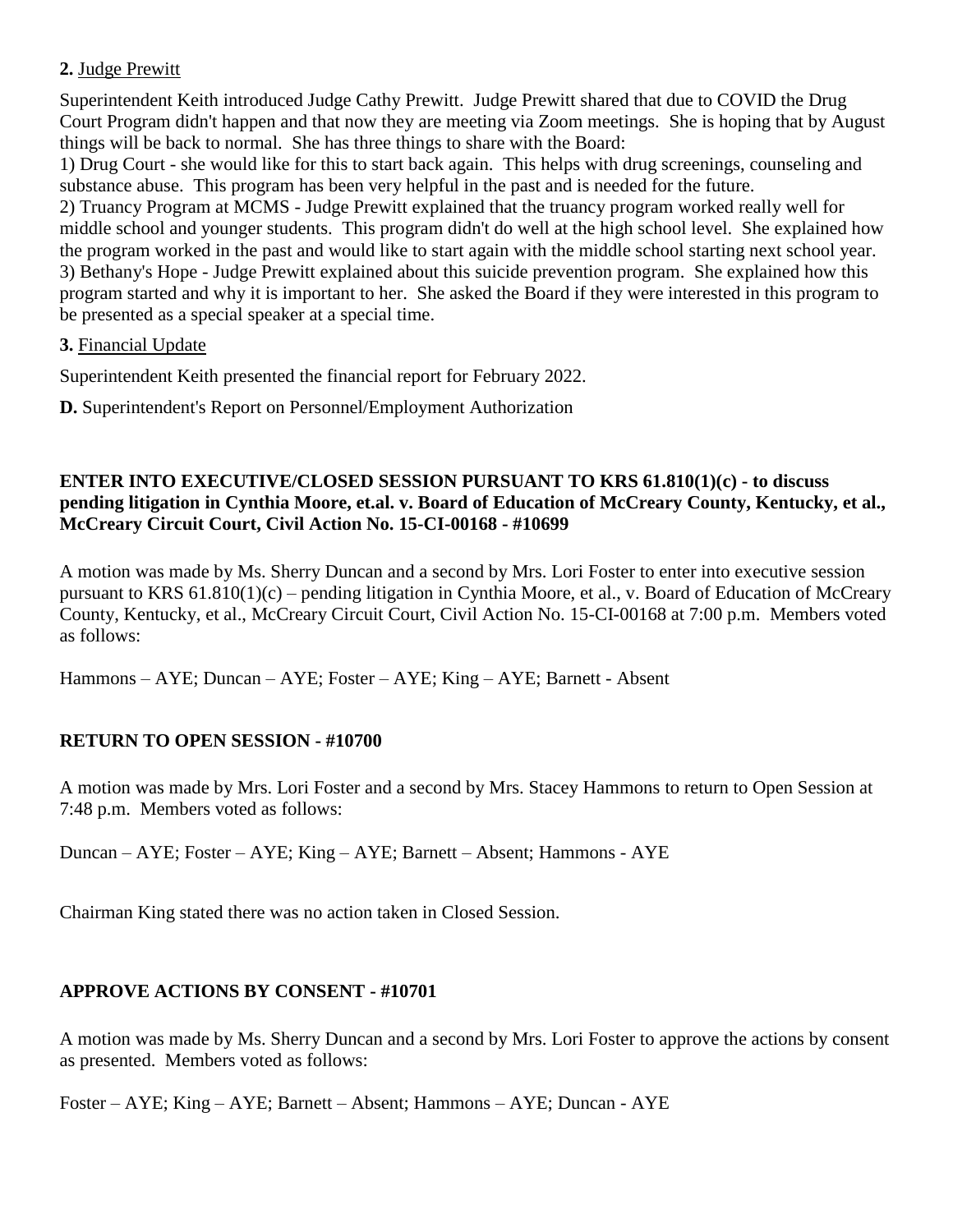**A.** Acknowledge Superintendent's Report on Leave of Absence Authorizations

**B.** Approve Minutes

Regular - February 28, 2022 Special - March 3, 2022 Special - March 21, 2022

**C.** Approve Payment of Bills and Claims

**D.** Approve Monthly Financial Report for the month ending, February 28, 2022

**E.** Approve Revised 03.2231 Personal Leave-Classified Policy - 2nd Reading

**F.** Authorize the Superintendent to sign all documents and items necessary to settle the legal action styled McCreary Circuit Court, Division I, Civil Action No. 15-CI-00168

**G.** Approve Declare the Old McCreary Central High School Baseball Uniforms as Surplus for purposes of a Team Fundraiser

**H.** Approve Naming Whitley City Elementary School's Library-The Clara Morgan Library and Media Center **I.** Approve Save the Children Agreement - Amendment #1

Superintendent Keith asked Construction Manager, Jonathan Smith, to share with the Board the aspects for BG-3 for the middle school project. Mr. Smith shared some of the things they encountered when preparing the BG-3, the cost of items going up, the supply for items going down and the wait for approval from Kentucky Department of Education (KDE).

Architect, Derrick Phillips, also shared the waiting period for KDE and the supplies for needed items not available would contribute to the cost of everything going up.

# **APPROVE BG-2 FOR McCREARY COUNTY MIDDLE SCHOOL's RENOVATION PROJECT - #10702**

A motion was made by Mrs. Lori Foster and a second by Mrs. Stacey Hammons to approve the BG-2 for McCreary County Middle School's Renovation Project. Members voted as follows:

King – AYE; Barnett – Absent; Hammons – AYE; Duncan – AYE; Foster – AYE

# **APPROVE BG-3 FOR McCREARY COUNTY MIDDLE SCHOOL's RENOVATION PROJECT - #10703**

A motion was made by Mr. Braxton King and a second by Mrs. Lori Foster to approve the BG-3 for McCreary County Middle School's Renovation Project. Members voted as follows:

Barnett – Absent; Hammons – AYE; Duncan – AYE; Foster – AYE; King - AYE